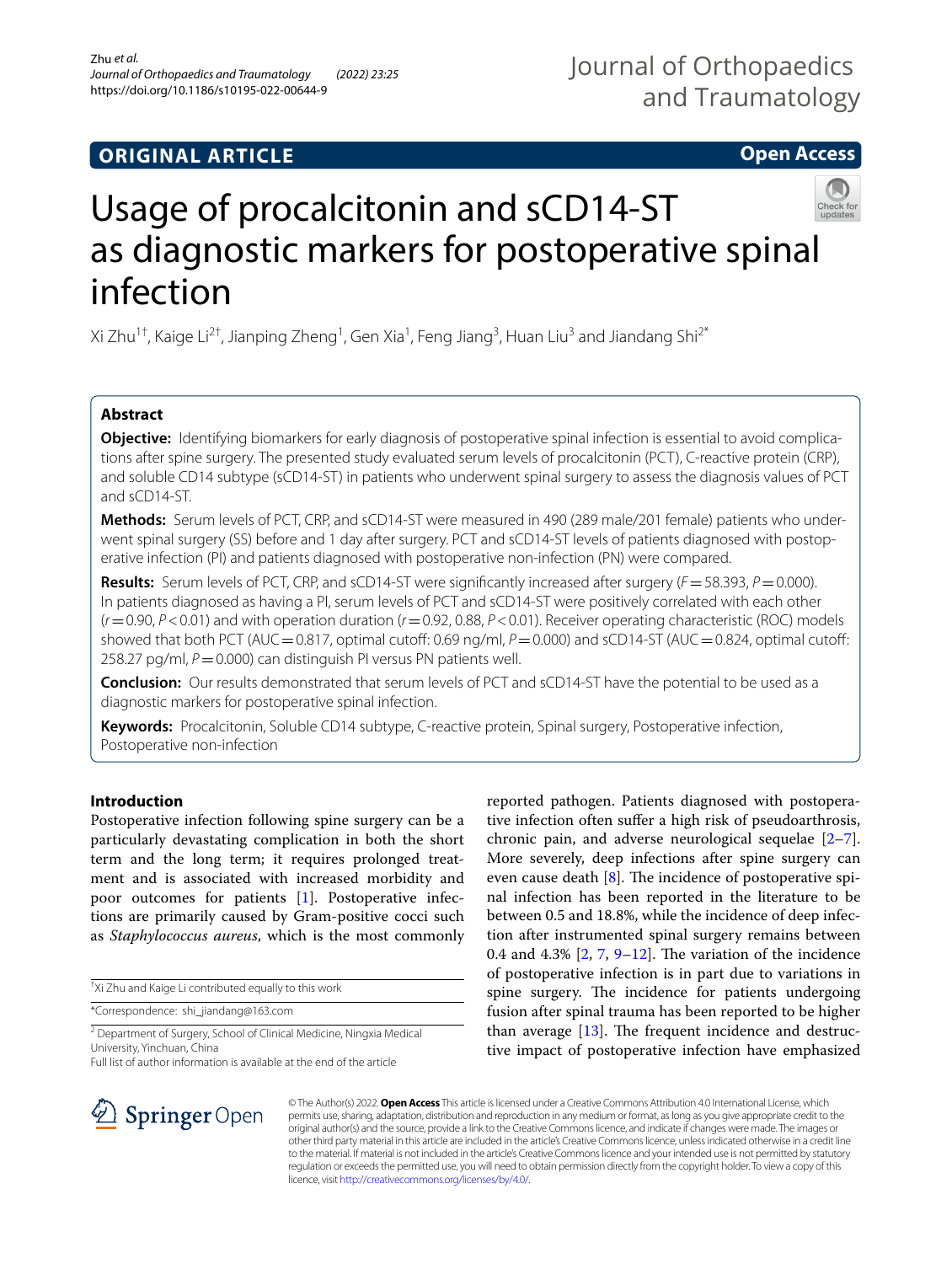the necessity of prevention, early diagnosis, and successful treatment. However, diagnosing a postoperative spinal infection before clinical symptoms become apparent is extremely difficult since clinical diagnosis is primarily based on magnetic resonance imaging, which is expensive and not always available  $[7, 14]$  $[7, 14]$  $[7, 14]$ . Therefore, there is an urgent demand for a cheap and easy diagnostic method, which can probably be achieved through the use of biomarkers.

A variety of biomarkers have been identifed as having the potential to be used to diagnose postoperative spinal infection, including C-reactive protein (CRP), white blood cell count (WBC), erythrocyte sedimentation rate (ESR), and body temperature  $(BT)$  [\[7](#page-6-2), [15,](#page-6-8) [16](#page-6-9)]. Although easy to measure, the specificities of these biomarkers are not high enough to always accurately distinguish infection versus non-infection. Recent studies have identifed procalcitonin (PCT) as a potential indicator for postoperative infection  $[14, 17]$  $[14, 17]$  $[14, 17]$  $[14, 17]$  $[14, 17]$ . PCT is the peptide precursor of calcitonin, a hormone that is synthesized by the parafollicular C cells of the thyroid and is involved in calcium homeostasis [[18\]](#page-6-11). A comparative study involving PCT demonstrated that PCT had higher specifcity than conventional markers of infammation for indicating postoperative infection, since serum levels of PCT did not increase during the postoperative course following elective spinal surgeries of infection-free patients [\[14](#page-6-7)]. Although promising, the ability of PCT to distinguish patients with a postoperative infection (PI) from those with no postoperative infection (PN) has not been quantifed and evaluated.

Besides PCT, soluble CD14 subtype (sCD14-ST), the soluble form of a glycoprotein expressed on the surface membranes of monocytes and macrophages, could also be a promising biomarker. sCD14-ST is released into the circulation through proteolytic cleavage on stimulated monocytes upon a pro-infammatory signal against infectious agents [[19](#page-6-12), [20\]](#page-6-13). It has been shown to increase in response to a variety of microbial infections and infammation [\[21](#page-6-14)]. Moreover, serum levels of sCD14-ST are highly correlated to a variety of bacterial infections, including infections after trauma and invasive surgical procedures  $[20, 21]$  $[20, 21]$  $[20, 21]$  $[20, 21]$ . Therefore, SCD14-ST could be a possible candidate for a sensitive diagnostic biomarker of postoperative spinal infection. However, similar to PCT, the ability of sCD14-ST to indicate a postoperative infection after spine surgery has not been quantifed and evaluated.

Therefore, we demonstrated an observational study to evaluate the abilities of PCT and sCD14-ST to indicate a postoperative infection in patients after spine surgery. We hypothesized that both PCT and sCD14-ST could be good biomarkers of postoperative infection and aimed to quantify the specifcity and sensitivity obtained when using PCT and sCD14-ST to diagnose postoperative infection as well as to establish perioperative reference values.

# **Materials and methods**

## **Study design and population**

We performed a retrospective single-institutional observational study that consecutively enrolled 490 (289 male/201 female) patients who underwent spinal surgery at the orthopedics at the General Hospital of Ningxia Medical University from January 2018 to December 2020. The Institutional Review Board at the General Hospital of Ningxia Medical University approved the protocol of this study. All patients were preoperatively fully informed about the study content and gave their written consent.

Exclusion criteria were as follows: less than 18 years of age; discharged less than 5 days after the spinal surgery; diagnosed with a urinary tract or respiratory tract infection before surgery; usage of antibiotics or other surgery within the 2 weeks preceding the spine surgery.

#### **Data collection and laboratory analysis**

Clinical data relevant to the study included sex, age, body mass index (BMI), operation duration, body temperature, the number of days in hospital, site and type of surgery, and complicated diabetes. According to the Antibiotic Application Guide, all patients received preoperative antibiotic prophylaxis with cephalosporin (frst generation). All patients were operated on under general anesthesia and received daily clinical examinations until discharge.

Blood samples were acquired before and 1 day after surgery. Blood samples were immediately centrifuged (3000 rpm, 10 min) and diferent fractions were collected. Serum samples were stored at 80 °C until analysis. Serum levels of CRP (C-reactive Protein Quantitative Detection Kit; catalog no. K1016; detection range: 0.50–200 mg/L; intra-assay CV%<15%; inter-assay CV%<15%), PCT (Enhanced Chemiluminescence Detection Kit; catalog no. 833,349,501; detection range: 0–20 ng/mL; intraassay CV%<15%; inter-assay CV%<15%), sCD14-ST (Human sCD14-ST Presepsin ELISA Kit; catalog no. MBS3803421; detection range: 25–400 pg/ml; intra-assay CV%<10%; inter-assay CV%<10%; unit/price: 96 strip wells/\$755) were measured according to the manufacturer's instructions.

## **Diagnosis of postoperative infection**

Postoperative infection was diagnosed according to the guidelines of the Centers for Disease Control and Prevention (CDC) and evaluated from five aspects: body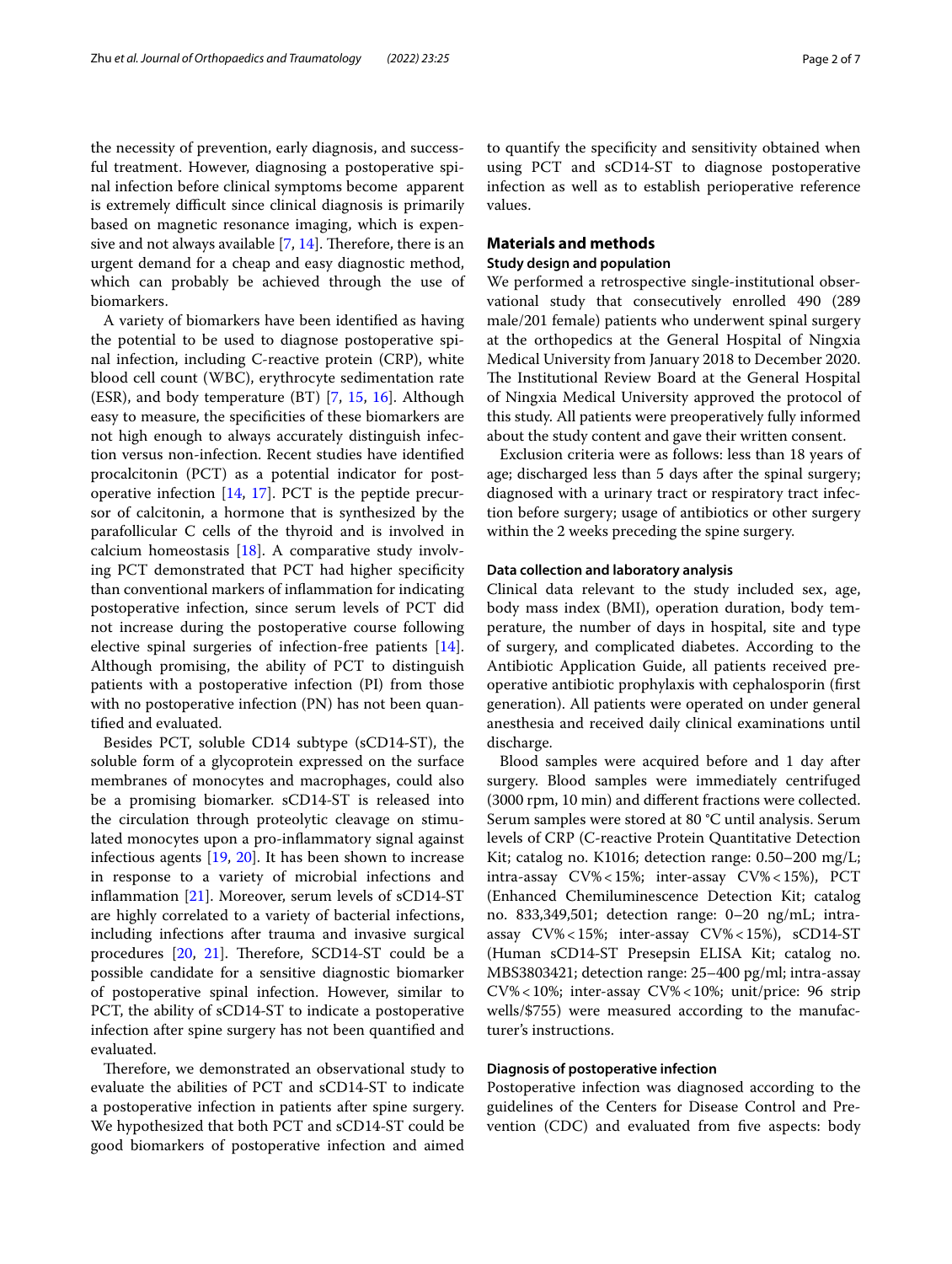temperature changes, pain in the operation area, severe changes, laboratory tests, and MRI tests.

#### **Statistical analysis**

SPSS 17.0 statistical software (version 17.0, SPSS, Inc., Chicago, IL, USA) was used for statistical analysis. Mapping analysis was performed using Graph Pad Prism 7. Count data are shown as numbers and percentages. Measurement data conforming to normal distribution were described as  $\bar{x} \pm s$ . Student's *T*-test, the *F*-test, and the chi-square test were performed. Comparisons between groups were evaluated by the  $\chi^2$  test. *Z*-values were calculated through the Mann–Whitney *U* test (Wilcoxon rank sum test). The Shapiro–Wilk *W* test was carried out for the normality study. Continuous variables are shown as median (interquartile range) for nonnormally distributed data. Correlations between sCD14-ST, CRP, PCT, and the operative invasiveness parameters were evaluated using the Spearman rank correlation coefficient. Predictive receiver operating characteristic (ROC) curve analysis was used to evaluate the clinical signifcance of PCT and SCD14-ST in the diagnosis of early infection and to establish the reference values. *P*<0.05 was considered to show a statistically signifcant diference.

<span id="page-2-0"></span>

| Preoperative diagnosis | Number of patients Male/female<br>(%) |         |  |
|------------------------|---------------------------------------|---------|--|
| Deformity              | 86 (17.5)                             | 51/35   |  |
| Tumor                  | 14(3.6)                               | 6/8     |  |
| Degenerative           | 307 (62.6)                            | 177/130 |  |
| Trauma                 | 83 (16.9)                             | 36/47   |  |

<span id="page-2-1"></span>

|  |  | Table 2 Risk factors for infection after spinal surgery |  |  |  |
|--|--|---------------------------------------------------------|--|--|--|
|--|--|---------------------------------------------------------|--|--|--|

# **Results**

#### **Characteristics of the study population**

A summary of the characteristics of the study population is shown in Table [1.](#page-2-0) Among the 490 studied cases, 34 cases (20 male/14 female, 6.94% of the total) were diagnosed with a postoperative infection. To be specifc, 19 cases (11 male/8 female) were superfcial and deep incision infections, accounting for 55.88% of the total postoperative infection cases; 11 cases (5 male/6 female) were lung infections, accounting for 32.55%; 2 cases (1 male/1 female) were urinary tract infections, accounting for 5.88%; and 2 cases (1 male/1 female) were skin and soft tissue infections, accounting for 5.88%.

#### **Risk factor analysis of postoperative spinal infection**

We frst performed univariate analysis based on data obtained from clinical records to identify the factors related to postoperative infection in patients. The identifed signifcant risk factors (*P*<0.05) included: hospital stay  $\geq$  15 days, operation duration  $\geq$  3 h, implant placement, and complications of diabetes (Table [2\)](#page-2-1).

# **Patient serum PCT, sCD14‑ST, and CRP levels**

We next divided the studied cases into postoperative infection (PI) and non-infection (PN) groups based on the diagnosis of postoperative infection, and measured the serum levels of PCT, CRP, and sCD14-ST in each group. We performed a one-way analysis of variance to test the signifcance of the diference between the two groups (Table [3](#page-3-0)). Our results showed that serum levels of PCT, CRP, and sCD14-ST after surgery were signifcantly higher (*P*<0.01) than before surgery. Serum levels of PCT, CRP, and sCD14- ST were statistically signifcantly higher in the PI group as compared with the PN group ( $P < 0.01$ ).

| Grouping criteria          |              | No. of patients | Infected cases | Infection rate<br>(%) | $x^2$  | P*    |
|----------------------------|--------------|-----------------|----------------|-----------------------|--------|-------|
| Days in hospital (days)    | $\geq$ 15    | 335             | 30             | 8.95                  | 8.769  | 0.001 |
|                            | < 15         | 155             | $\overline{4}$ | 2.58                  |        |       |
| Operation time (min)       | $\geq$ 3     | 363             | 31             | 8.53                  | 7.389  | 0.002 |
|                            | $<$ 3        | 127             | 3              | 2.36                  |        |       |
| Antibiotic use (days)      | $\geq$ 10    | 285             | 27             | 9.47                  | 8.650  | 0.004 |
|                            | < 10         | 205             | 8              | 3.84                  |        |       |
| Implant placement          | Υ            | 353             | 30             | 8.49                  | 8.843  | 0.002 |
|                            | $\mathbb N$  | 137             | 4              | 2.91                  |        |       |
| Concurrent diabetes        | Υ            | 299             | 30             | 10.03                 | 13.961 | 0.001 |
|                            | $\mathsf{N}$ | 191             | $\overline{4}$ | 2.09                  |        |       |
| Indwelling catheterization | Y            | 480             | 34             | 7.08                  | 0.761  | 0.382 |
|                            | $\mathbb N$  | 10              | $\mathbf 0$    | $\mathbf{0}$          |        |       |

*P*\*<0.05 was considered to show a statistically signifcant diference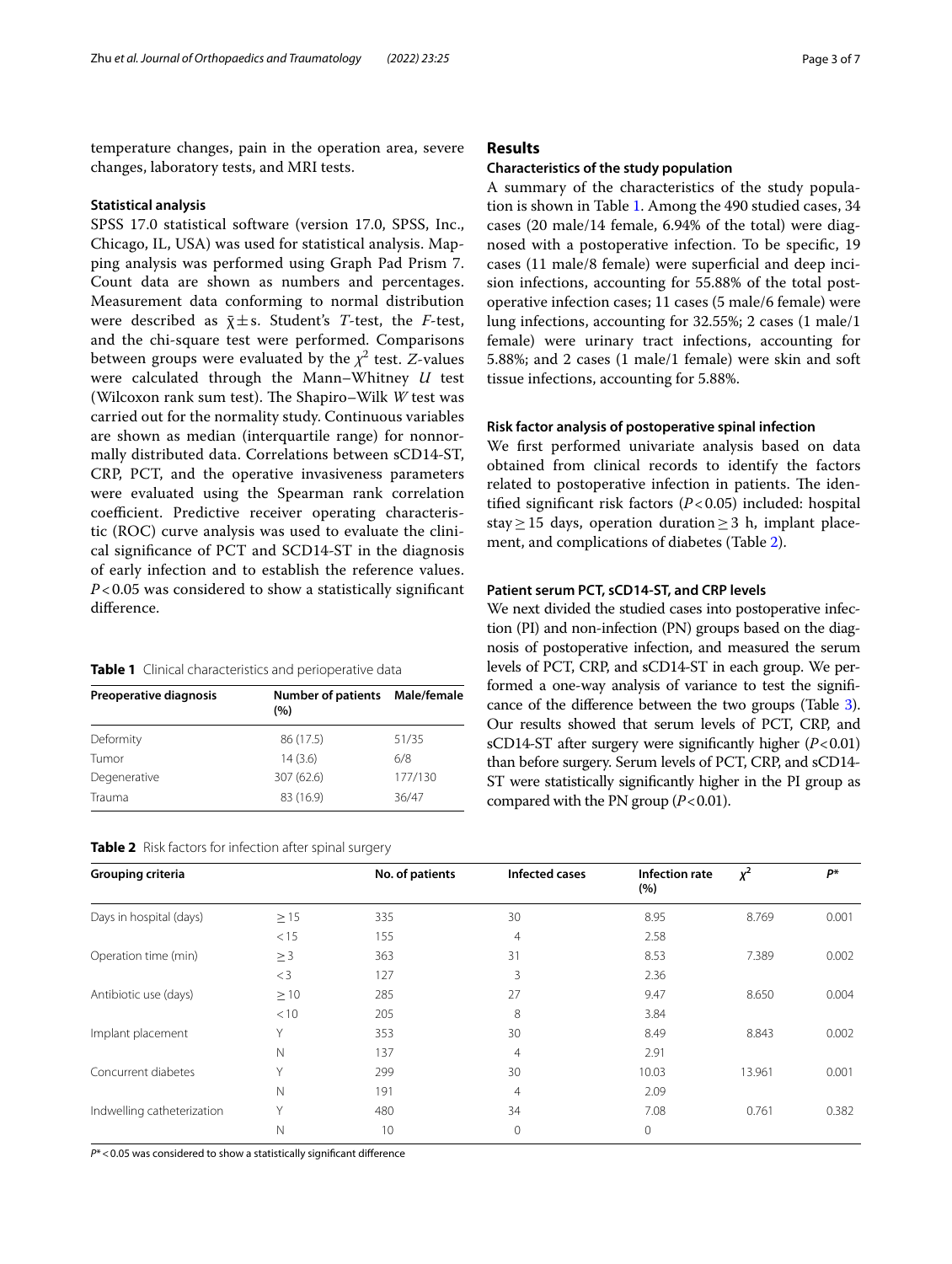|                  | BS                | PN group         | PI group          |        |       |
|------------------|-------------------|------------------|-------------------|--------|-------|
| $PCT$ (ng/ml)    | $0.12 \pm 0.03$   | $0.56 \pm 0.07$  | $1.46 \pm 0.13$   | 58.393 | 0.000 |
| sCD14-ST (pg/ml) | $123.13 \pm 1.29$ | $168.59 + 11.38$ | $678.39 + 39.17$  | 94.296 | 0.000 |
| $CRP$ (mg/ml)    | $2.43 \pm 1.39$   | $11.37 + 9.27$   | $58.12 \pm 32.79$ | 76.336 | 0.000 |

# <span id="page-3-0"></span>**Table 3** Patient serum PCT, sCD14-ST, and CRP levels

*BS* before surgery, *PI* postoperative infection, *PN* postoperative non-infection, *PCT* procalcitonin, *sCD14-ST* soluble CD14 subtype, *CRP* C-reactive protein. *F* is the result of the *F*-test; *P* is the *P*-value from the *F*-test

*P*<0.05 was considered to show a statistically signifcant diference

<span id="page-3-1"></span>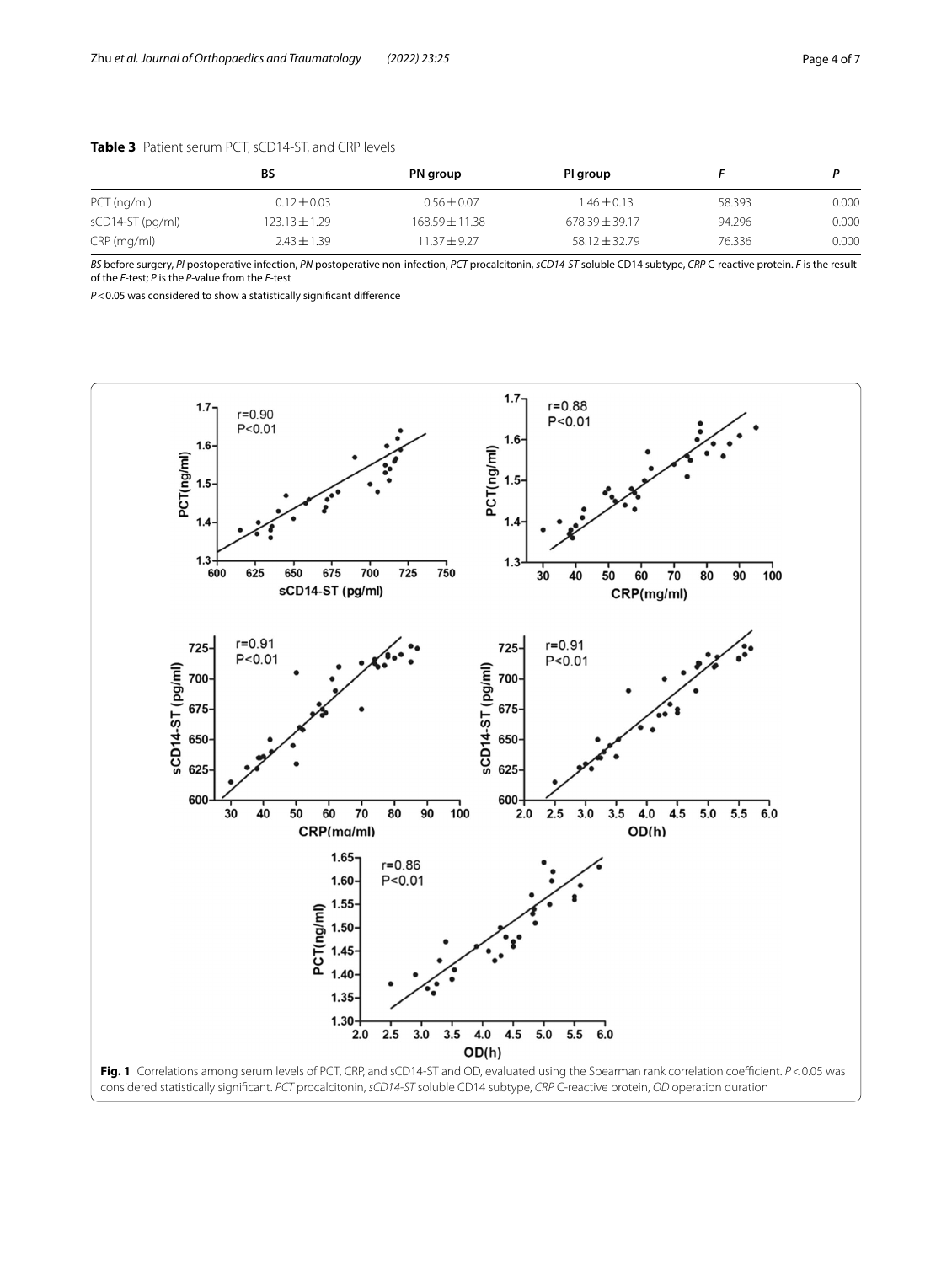

# <span id="page-4-0"></span>**Correlations between serum levels of biomarkers and operation duration**

We then evaluated the correlations between serum levels of PCT, CRP, and sCD14-ST and operation duration (OD) in PI cases (Fig. [1\)](#page-3-1). Our results showed that serum levels of PCT (*r*=0.86; *P*<0.01) and sCD14-ST (*r*=0.91; *P*<0.01) had positive correlations with OD. Serum levels of PCT, CRP, and sCD14-ST were also positively correlated with each other (PCT and CRP,  $r=0.88$ ;  $P < 0.01$ ; PCT and sCD14-ST, *r*=0.90; *P*<0.01; CRP and sCD14- ST, *r*=0.91; *P*<0.01).

# **Receiver operating characteristic curve analysis of PCT and sCD14‑ST**

To evaluate the sensitivity and specifcity obtained when using serum levels of PCT and sCD14-ST to distinguish PI versus PN, we performed receiver operating characteristic (ROC) curve analysis of the variations of serum levels of PCT and sCD14-ST in PI and PN cases and calculated the area under the ROC curve (AUC) and the optimal cutoff values (Fig.  $2$ , Table [4](#page-4-1)). Both PCT and sCD14-ST showed high sensitivity and specifcity when used to distinguish PI versus PN at the optimal cutof value.

# **Discussion**

In our study, we measured serum levels of PCT, CRP, and sCD14-ST before and 1 day after the surgical operation in 490 patients who underwent spinal surgery. We examined the correlations among the measured biomarkers and evaluated the sensitivity and specifcity obtained when using PCT and sCD14-ST as diagnostic markers for postoperative infections. Our results suggested that serum levels of SCD14-ST, CRP, and PCT increased after spinal surgery, and were even higher during a postoperative infection. Serum levels of PCT, CRP, and sCD14-ST were positively correlated with each other and operation duration. Our results also suggested that PCT and sCD14-ST are potentially sensitive and specifc diagnostic biomarkers for postoperative infection after spinal surgery.

Despite the rapid development of aseptic technology, postoperative infection after spinal surgery remains a devastating complication with both a prolonged detrimental impact and a frequent incidence. The traditional and most well-established diagnosis of postoperative infection after spine surgery is primarily based on magnetic resonance imaging, which is not always available [[14\]](#page-6-7) due to its expense and complicity. As a result, postoperative infections are only noticed when symptoms become apparent, which is past the best time for treatment. Therefore, using biomarkers as a fast and easy method to diagnose a postoperative infection in its early stages is of vital importance, and such biomarkers are in urgent demand. Although a variety of biomarkers have been identifed as presenting signifcant changes in their serum levels during a postoperative infection after spine surgery, including C-reactive protein (CRP), white blood cell count (WBC), erythrocyte sedimentation rate (ESR), body temperature (BT), and procalcitonin (PCT)  $[7, 15, 16]$  $[7, 15, 16]$  $[7, 15, 16]$  $[7, 15, 16]$  $[7, 15, 16]$  $[7, 15, 16]$ , the sensitivity and specificity of each of these biomarkers were either not examined or were not high enough to always accurately distinguish infection versus non-infection. Our study, for the frst time, performed receiver operating characteristic (ROC) curve analysis to examine the sensitivity and specifcity obtained when PCT and sCD14-ST are used as diagnostic markers for

<span id="page-4-1"></span>**Table 4** ROC curve analysis of the variations of PCT and sCD14-ST in SS patients

| Item     | AUC   | 95% CI        | Sensitivity (%) | Specificity (%) | <b>BCV</b>   |       |
|----------|-------|---------------|-----------------|-----------------|--------------|-------|
| PCT      | 0.817 | $0.80 - 0.93$ | 69.3            | 94.9            | $0.69$ ng/ml | 0.000 |
| sCD14-ST | 0.824 | $0.71 - 0.94$ | 71.9            | 91.4            | 258.27 pg/ml | 0.00  |

*AUC* area under the ROC curve, *BCV* best critical value, *PCT* procalcitonin, *sCD14-ST* soluble CD14 subtype

*P*<0.05 was considered statistically signifcant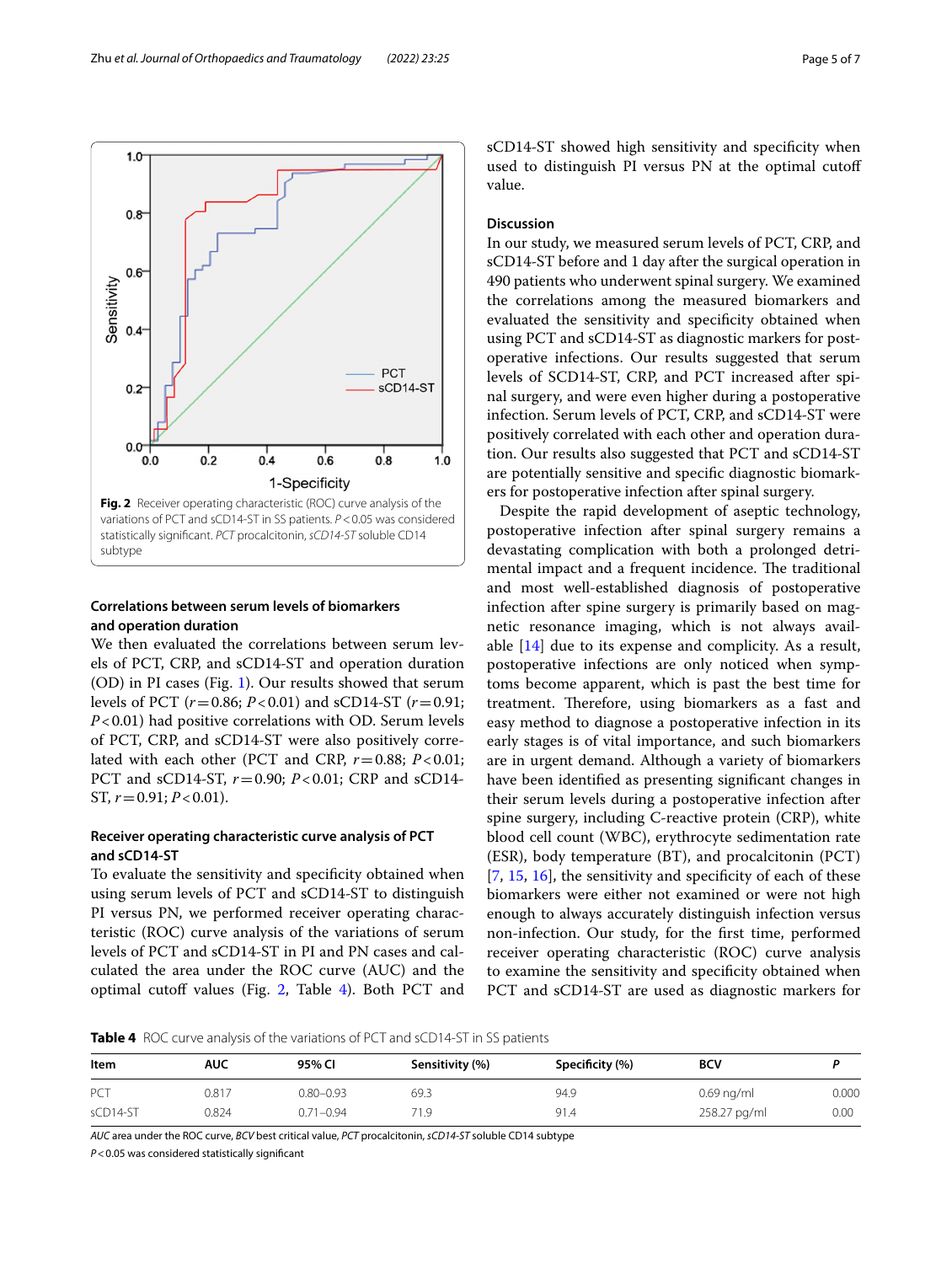postoperative infection after spine surgery. Our results suggested that PCT and sCD14-ST are potentially sensitive and specifc diagnostic markers, and indicated the optimal cutoff for diagnosis, which can guide further studies and the development of diagnostic methods.

PCT is the peptide precursor of calcitonin, synthesized by the parafollicular C cells of the thyroid. It functions to maintain calcium homeostasis and has been shown to be involved in a variety of infections [[18,](#page-6-11) [22–](#page-6-15)[24\]](#page-6-16). Our results show increased serum levels of PCT after spine surgery, and even higher serum levels of PCT in cases with a postoperative infection, which agrees with previous studies of the involvement of PCT during infection [\[18](#page-6-11), [22–](#page-6-15)[24\]](#page-6-16), the relationship between calcium homeostasis and infection, as well as the critical role of PCT in calcium homeostasis [[25,](#page-6-17) [26](#page-6-18)]. Besides, PCT is shown to positively correlate with operation duration, which agrees with a previous discovery that postoperative infection correlates with operation duration [[27\]](#page-6-19). In addition, our ROC analysis shows that PCT has high sensitivity and specifcity when used to diagnose postoperative infection with the optimal cutoff of  $0.69$  ng/ml, indicating that diagnostic approaches based on PCT can be developed.

Unlike PCT, sCD14-ST had never been identifed as a biomarker for postoperative infection after spine surgery until our study. sCD14-ST is the soluble form of cluster of diferentiation 14 (CD14), which is well known as a cell-surface receptor for complexes of lipopolysaccharide and its binding protein, which is present in macrophages, monocytes, and granulocytes [[25](#page-6-17), [26](#page-6-18)]. It has been found to increase in patients with sepsis [\[28](#page-6-20)]. SCD14- ST is produced in response to bacterial infection and is highly correlated with a variety of immune and infammatory responses. It starts to rise 2 h after infammation and reaches its peak in 3 h [\[20](#page-6-13), [28](#page-6-20)]. Our results, for the frst time, indicate the potential of using sCD14-ST as a sensitive and specifc diagnostic biomarker. sCD14- ST was shown to increase after spine surgery and during a postoperative infection, which can be explained by the function of sCD14-ST in immune and infammation responses [[29,](#page-6-21) [30\]](#page-6-22). Similar to PCT, sCD14-ST positively correlates with operation duration and also has high sensitivity and specifcity when used to diagnose postoperative infection using with the optimal cutof of 258.27 pg/ml. Besides, the serum level of sCD14-ST highly positively correlates with PCT, suggesting that both may be used together to diagnose postoperative infection with increased confdence. Based on our data, we suggest including both markers (PCT and sCD14-ST) in early postoperative routine blood checks on patients, even when they do not show clinical signs of infection. If abnormal values are observed, actions should be taken to prevent the potential infection. These actions include, but are not limited to, performing more frequent routine inspections such as blood checks and using preventive antibiotics.

Although our study demonstrated two promising sensitive and specifc diagnostic markers for postoperative infection after spine surgery, certain limitations of this study cannot be ignored. (1) All cases involved in our study are from the Ningxia area, which may not be enough to represent a global trend. (2) All cases involved in our study are patients who underwent spinal surgery at the Department of Orthopedics in the General Hospital of Ningxia Medical University. The incidence of postoperative infection may be infuenced by the aseptic operations performed by this specifc hospital. (3) Our study only focuses on PCT and sCD14-ST, based on previous studies. A comprehensive analysis involving a large number of potential biomarkers may still be in demand to develop diagnostic approaches. (4) Our study only measured PCT and sCD14-ST before and 1 day after surgery; subsequent measurements may also be needed to evaluate the usage of PCT and sCD14-ST as diagnostic markers.

# **Conclusion**

In conclusion, our study demonstrated that serum levels of PCT and sCD14-ST could be used as sensitive and specifc diagnostic biomarkers for postoperative infection after spine surgery, providing new ideas for diagnosing infection at an early stage.

#### **Abbreviations**

PCT: Procalcitonin; sCD14-ST: Soluble CD14 subtype; SS: Spinal surgery; BS: Before surgery; PI: Postoperative infection; PN: Postoperative non-infection; ROC: Receiver operating characteristic; CRP: C-reactive protein.

#### **Acknowledgements**

Not applicable.

#### **Author contributions**

All authors (XZ, KL, JS) contributed to the study conception and design. XZ and KL coordinated and managed all parts of the study. HL carried out the literature search. GX conducted data collection and performed preliminary data preparations. XZ, KL, JZ, and JS conducted data analyses, and all the authors contributed to the interpretation of data. XZ, HL, and FJ wrote the draft of the paper and all authors (XZ, HL, FJ, and JS) provided substantive feedback on the paper and contributed to the fnal manuscript. All authors read and approved the fnal manuscript.

## **Funding**

The present study was supported by a university-level project of Ningxia Medical University (project number: XY2017147).

#### **Availability of data and materials**

The data that support the fndings of this study are available from the corresponding author, Jiandang Shi, upon reasonable request.